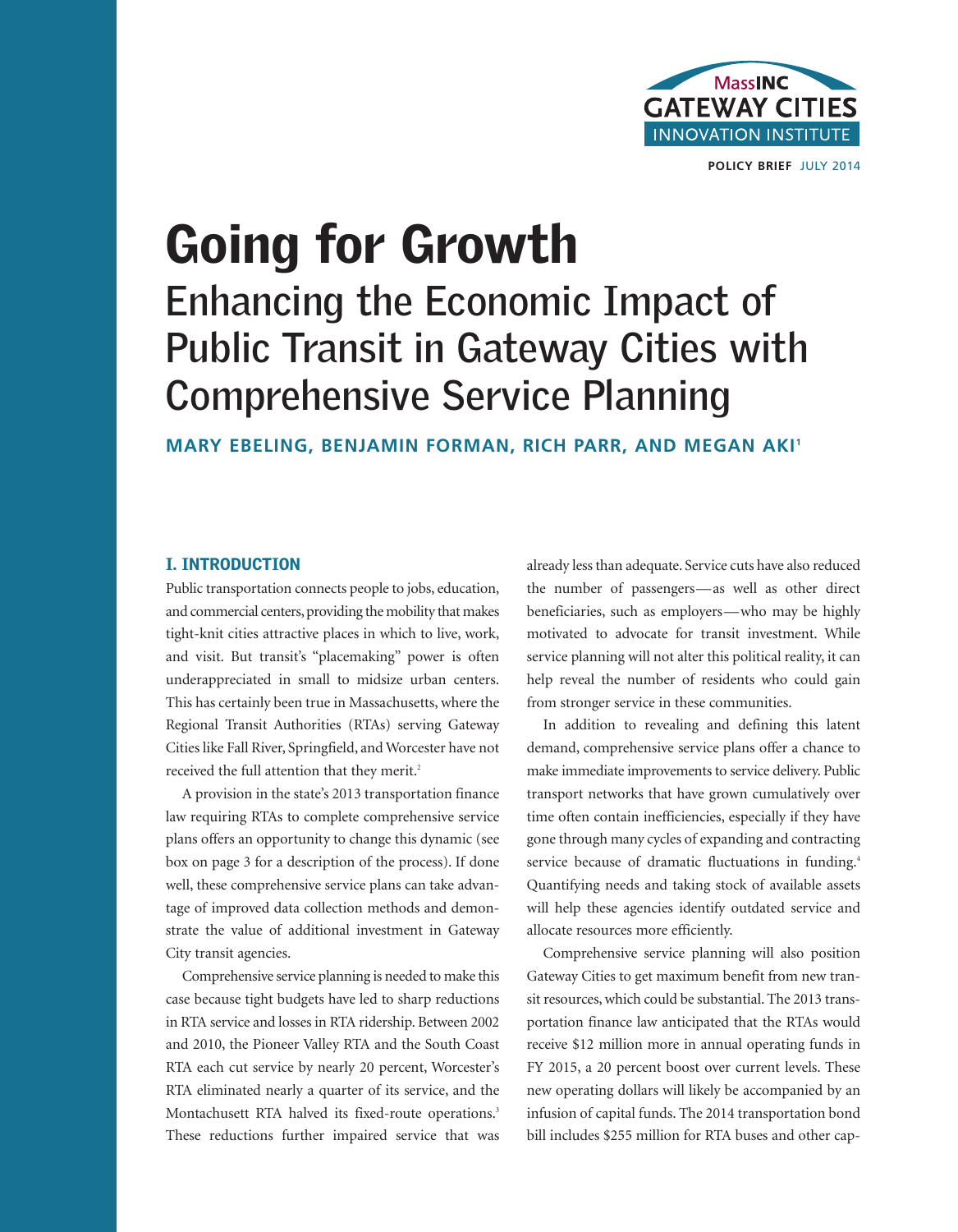**2**

ital needs over the next five years. 5

Beyond these tangible near-term opportunities, Gateway Cities can realize continuing dividends from a comprehensive service planning process that gains momentum and develops sophistication over time. Service planning can empower residents and community groups, giving them a stake in decisionmaking and visibly demonstrating how their ideas can translate to improvements for the community. Rigorous comprehensive service plans can also help RTAs establish a stronger voice on regional economic development matters, especially as they relate to repairing the physical fabric of Gateway Cities and making the restoration of urban mobility a channel for investing in transformative development.

Gateway Cities looking to capture the benefits of comprehensive service planning can tap into a growing body of knowledge. Across the country, state transportation departments are showing a greater interest in comprehensive service planning, and state legislatures are tying funds to the completion of comprehensive service plans at regular intervals. <sup>6</sup> This trend may be due in part to the current environment of constrained resources for transportation and unpredictable federal assistance. But improvements in data collection and modeling technology could also be factors, as well as the new performance management criteria required in the 2012 federal transportation bill (MAP-21).<sup>7</sup> Whatever the driver, more resources are flowing toward service planning and best practices are emerging.

Gateway City RTAs are eager to develop comprehensive service plans. RTAs serving Attleboro, Cape Cod,

Lowell, and Worcester each undertook service planning work independently over the last decade. <sup>8</sup> The Pioneer Valley RTA issued an RFP for service planning last year, before the requirement was signed into law, and recently completed a high-quality plan that now serves as a model for others.

To support these efforts, the Gateway Cities Innovation Institute has partnered with the State Smart Transportation Initiative to produce this research brief. As the sixth paper in our Going for Growth series, this brief draws attention to the practice of regular transit planning as a component of a long-term

strategy for achieving Gateway City growth and renewal. The pages that follow describe best practices in comprehensive service planning, opportunities and challenges facing RTAs working to carry out these activities, and actions that Gateway City leaders and policy advocates can take to support the development of a robust service planning process over time. These practices should not be read as a strict set of rules, but rather as a collection of ideas for communities to draw from as they think about transit planning in the wider context of regional growth and development.

#### **WHY TRANSIT MATTERS TO THE GATEWAY CITIES**

**Placemaking is the starting point for thinking about why transit matters to Gateway Cities. Historically, the built environment of these regional urban centers was heavily shaped by public transit in the form of streetcars. Streetcar lines supported a dense development pattern, which moved people safely and efficiently into vibrant downtowns for work and recreation. When these systems were removed and replaced by automobiles, these urban environments became less appealing. Attracting modern development to Gateway Cities will require reimaging travel, especially the role of public transit.**

**Fortunately for Gateway City planners thinking about the future of mobility, a new generation of residents looking to live car-free (or greatly reduce their dependence on cars) represents a segment of consumers eager for innovation. 9 According to a recent real estate analysis conducted for Springfield, young adults comprise more than two-thirds of the potential new market for downtown housing. 10**

**Public transit is central to placemaking and reinvestment in the urban core, but in today's economy it is also needed to connect city residents with decentralized suburban job centers. For example, a 2011 study by the Brookings Institution found that fewer than one-quarter of all jobs in the Springfield and Worcester metro areas are accessible to the typical worker by transit in less than 90 minutes (one-way). <sup>11</sup> These long commutes take their toll in both time and money. Transportation can consume one-quarter of the household budget for a low-income family with a single car. <sup>12</sup> The inaccessibility of jobs is a big factor in lower labor force participation and higher unemployment rates among Gateway City residents. 13**

**For more on the economic development value of transit for Gateway Cities, see our 2013 report Reinventing Transit: <sup>A</sup> Blueprint of Investing in Regional Transportation Authorities for Strong Gateway City Economies.**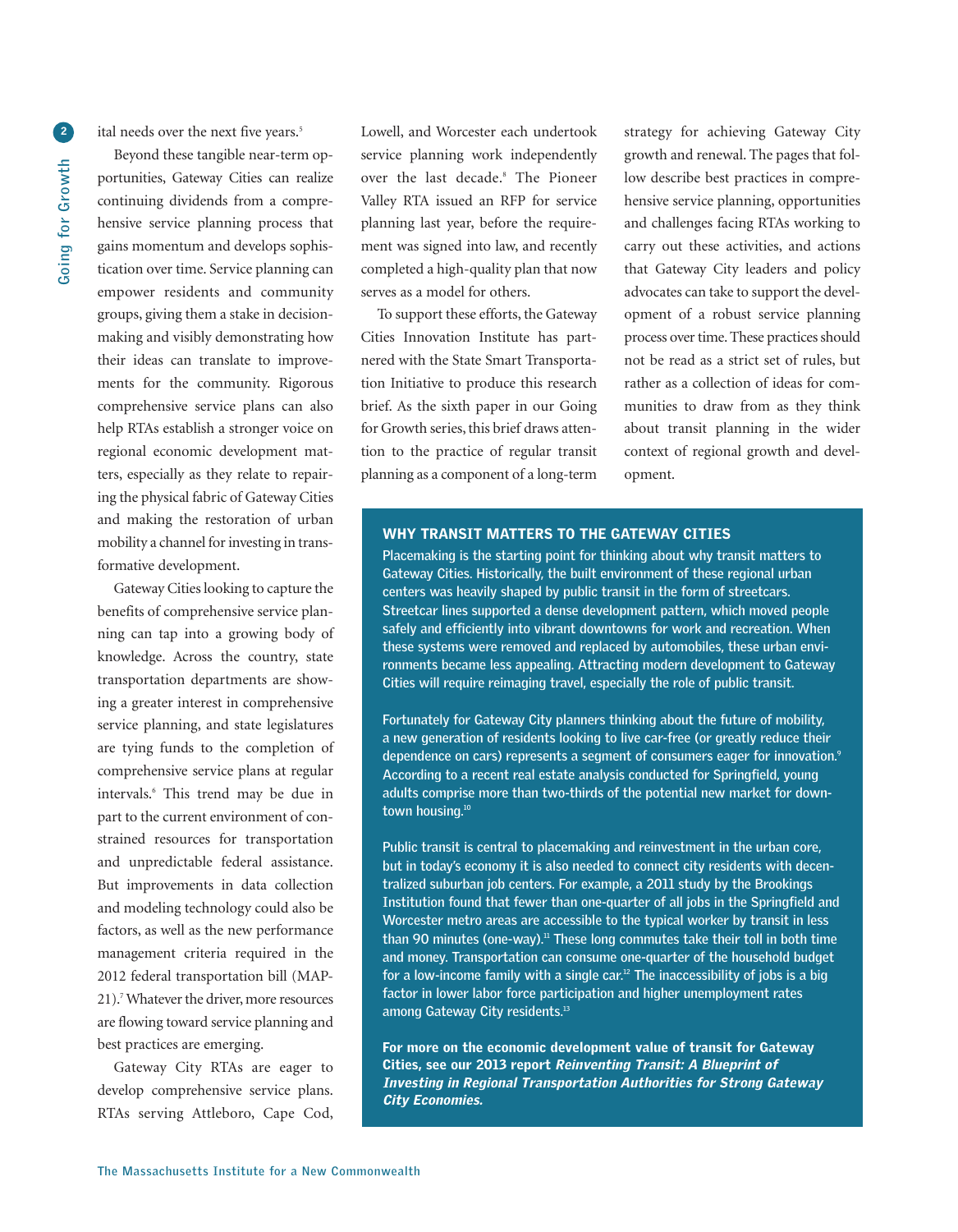## **I. THE EMERGING PRACTICE OF COMPREHENSIVE SERVICE PLANNING**

Comprehensive service planning remains something of a work in progress. There are no straightforward manuals for administrators to follow, but best practices are emerging as planners hone the craft. <sup>15</sup> Facilitating the exchange of knowledge among agencies is critical because comprehensive service planning is an extraordinarily difficult task. Even on paper, reconfiguring established transit networks to increase their efficiency is a complex task. And service planning involves a high degree of public involvement and coordination with agency partners, which makes managing the process in itself an intricate endeavor. Transit agencies are working creatively to deploy new technologies to overcome these challenges and take advantage of the full range of opportunities that comprehensive service planning presents. While the review below is by no means a complete set of best practices for comprehensive service planning, it highlights seven core activities with particular relevance to Gateway City RTAs.

## **1. Developing a multidimensional public engagement program**

Public engagement is fundamental to comprehensive service planning, and it is perhaps the most carefully studied facet of the process. <sup>16</sup> Planners can gain valuable information from residents, who know when and where they need the buses to go. Public involvement also increases transparency, builds confidence in the end product, and provides agencies with a forum to educate residents about proposed changes in transit service. <sup>17</sup> But engaging the public in

service planning is a complicated undertaking. A process that is flawed can do more harm than good. 18

Public engagement begins with spreading awareness about the service planning effort, and opportunities for participation, as it gets underway. In this regard, transit agencies have some built-in advantages. Existing riders are a ready audience, and the presence of transit assets throughout the community affords extra visibility to promote the process. Agencies can disseminate information through public service announcements, seat drops on transit vehicles, handouts, posters on bus shelters, direct mail, e-newsletters, text messages, social media, and information booths at civic events.Agencies can also partner with a range of trusted organizations, from churches and colleges to community development corporations and health coalitions, that have the ability to reach various constituencies. While these channels are all fairly inexpensive, it is important to have the resources to deliver information about the process clearly and concisely through a variety of outlets in multiple languages.

The communication strategy will depend in part on how transit agencies choose to engage the public. The public hearing is the most common method, but it has some drawbacks. <sup>19</sup> Residents may have difficulty fitting meetings into their busy lives, and thosewho are lowerincome or new to the community may feel unwelcome. <sup>20</sup> For agencies with low ridership, the value of public meetings can be particularly limited. If residents do not have a stake in the current system, they may feel less inspired to turn out and communicate ideas about how

## **WHAT'S IN A COMPREHENSIVE SERVICE PLAN?**

**There is no official definition or even a common description for comprehensive service planning. The state's 2013 transportation finance law calls for "Regional Transit Plans" that must, at minimum, include the following elements:**

- **• a comprehensive assessment of transit services;**
- **• a thorough examination of the ridership trends for each line and service provided by the regional transit authority;**
- **• a performance analysis of existing services;**
- **• the development and evaluation of alternative service scenarios;**
- **• the development of a recommendation to better align service with: - local and regional demand,**
	- **- the Commonwealth's environmental policies,**
	- **- fare rates and collection methods,**
	- **- the region's job creation goals and employment needs; and**
- **• a determination of whether the regional transit authority's service is deployed in the most effective way possible to accommodate the transit needs of the region's workforce.**

**The legislation also mandates citizen input through public hearings and a public opportunity to comment on a draft report. 14**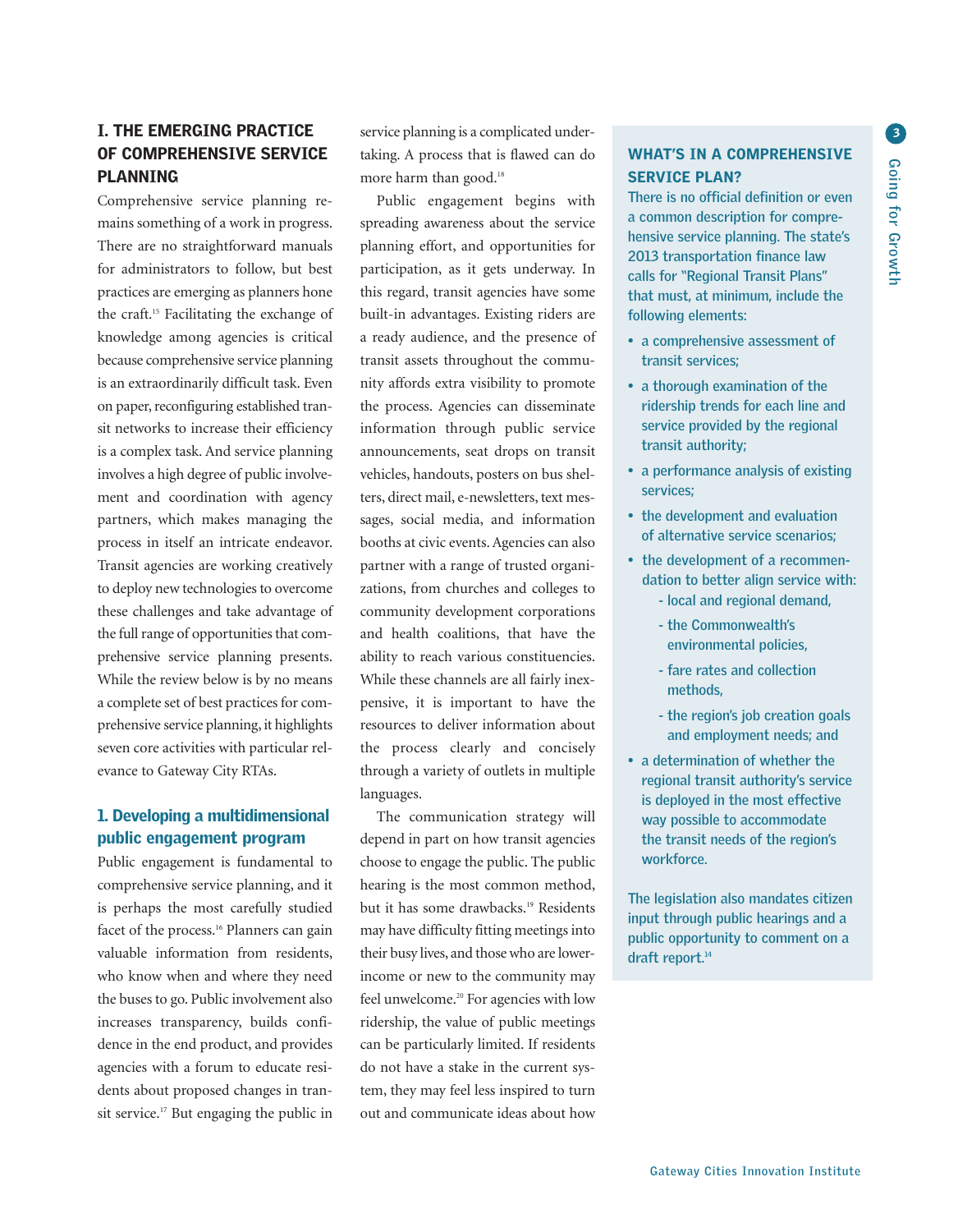**4**

the service should perform in the future.

Other forms of public involvement include advisory groups, focus groups, telephone and door-to-door surveys, and interactive workshops. Technology now allows for various forms of engagement to be conducted online.

Web-based citizen engagement tools that lower the cost of interacting provide one opening to reduce barriers to participation. Communities in Massachusetts are exploring the development of these platforms. For example, the Pioneer Valley Planning Commission is using the software program Metroquest to gauge the public's priorities and preferences regarding specific aspects of its Sustainable Knowledge Corridor project. Watertown turned to MindMixer, another web-based tool, to pose questions and track engagement in the city's 2013 Comprehensive Plan. Kendall Square start-up CoUrbanize has created a project-specific web app that was used by Boston's Hubway bike-share program to collect feedback on its expansion. To build a better sense of community needs and priorities, the Lowell Office of Economic Development has experimented with Neighborland, another web-based platform.

These tools, and others like them, can be particularly effective for asking participants how they would allocate limited resources. They can also create powerful visualizations to help the public understand their choices. Webbased platforms can lower the barrier for participation for some community members—third-shift workers, for example,who cannot attend community meetings at traditional times. But they can also create barriers by catering only to those with Internet access. Moreover, as these tools are relatively new, practitioners have limited expertise with them and may not fully understand how citizens interpret and interact with materials viewed online. <sup>21</sup> Nonetheless, given the limitations of reaching transit-dependent populations through traditional means, these new technologies are well worth exploring.

Regardless of the approach taken, it is critical to provide opportunities to participate early in the process and to be clear about how public input will influence decision-making. It is also important to ensure that complex issues are understood by all involved and that well-organized interest groups do not gain unfair advantage. The most successful public engagement efforts generally incorporate a mix of methods to meet the needs of different constituencies.

#### **ASKING "WHERE TO?" IN TAMPA BAY**

**Asking riders and potential riders a question as simple as "Where does your trip start and where do you want/need to go?" and having them draw the answer on a map can result in eye-opening benefits. The Hillsborough Area Regional Transit Agency (HART) did just that during a comprehensive transit planning effort. The result? A major, and successful, reconfiguration of the entire system. This type of mapping exercise works for either in-person or online meetings.**

## **2. Harnessing the power of big data**

In addition to citizen input, transit agencies collect and analyze quantitative data to plan more efficient routes and address service gaps. These data come in two forms: 1) service data that provide information about the performance of current routes; and 2) travel pattern data, which offer a broader portrait of mobility in a region across all travel modes. As technology improves, agencies will have access both to richer datasets and to advanced software that can distill useful information from raw numbers.

#### *Service Data*

Transit agencies use a variety of methods to assemble service data for planning. Each of these methods has strengths and weaknesses; typically several sources are needed to address the limitations of each. <sup>22</sup> For example, data from fareboxes indicate the number of riders on each route at different times of day, but they generally aggregate boardings for the entire route; counts for passengers entering and exiting at each stop are not available. To get a more detailed understanding of vehicle usage, many agencies conduct "ride checks"by placing a survey taker on each bus to enumerate passengers as they board and exit at each stop. In addition to quantifying passenger loads, ride checks can also provide measures of performance along a route.

Agencies also conduct passenger surveys to understand the demographics of customers, the purposes of their trips, and transfers they may make along their journeys. Like ride checks, these surveys are expensive to administer, and they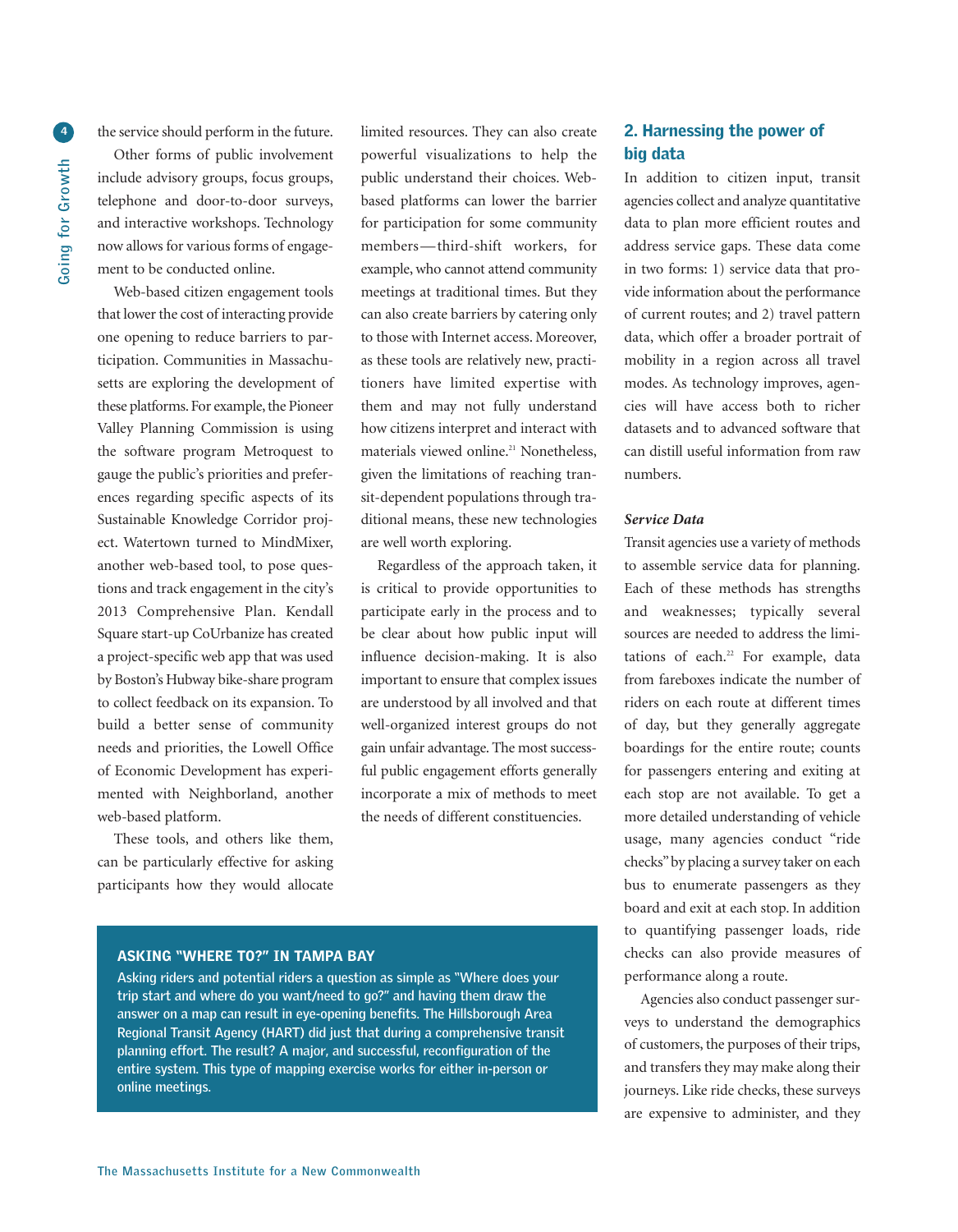typically provide only a snapshot of a limited time period.

With the advent of automatic data collection systems, agencies are beginning to collect much more complete ridership and route performance data. Many transit agencies have installed automatic vehicle locators to track the location of buses. As these systems have advanced, they have added capabilities to log running time data to inform scheduling. Agencies also use automatic passenger counters to collect accurate information on the number of riders boarding and exiting a bus and whether a bus achieves on-time performance.

Automatic data collection systems produce massive amounts of data that require resources and sophistication to data reporting are critical. The newest generation of third-party analysis products can support agencies in this task by helping to standardize data collection protocols. But effective implementation still requires considerable staff effort and an organizational commitment to long-term service planning. 25

#### *Travel Pattern Data*

For comprehensive service planning, often the most important question is not how the current deployment of service performs, but how it corresponds to the changing transportation needs of a regional economy. Understanding these travel patterns requires current data revealing where residents live and their travel destinations at various

## **New technologies offer data sources with great promise for improving the operational efficiency of transit systems.**

analyze. Until very recently, even the largest transit agencies have been unable to take full advantage of this resource for comprehensive service planning.<sup>23</sup> But third-party software is emerging that helps agencies synthesize this information. With more data over longer periods, agencies now have the ability to better identify, understand, and minimize outliers (i.e., buses that are very late, trips that are very slow, etc.) that are troublesome from the perspective of riders. 24

Taking advantage of "big data" requires coordination among agencies at all levels. Operating practices for uniform

times of day.

In the past, transit agencies collected commuting data from the decennial United States Census. The Census's large sample size provided excellent precision at very small geographies, but the 10 year frequency meant that figures were often out of date. The elimination of the "long form" in the 2010 Census means that agencies must now rely on the more frequent American Community Survey, which provides more current data but lacks the geographic precision that the decennial census once provided.

The Census Bureau developed the

Longitudinal Employer-Household Dynamics (LEHD) program to help address this gap. Its data, published annually, link employees to employers using unemployment insurance filings. While the LEHD data will provide a strong sense of where people live and work,with details on their industry and socioeconomic status, they do not contain information about the work trip itself (i.e., mode and time of travel). 26

Transportation planners looking to overcome this data deficit have another option. New technologies like smart phones, GPS, and wireless sensors offer data sources with great promise for improving the operational efficiency of transit systems. Mobile phones feed powerful data about commuting patterns and congestion. Because they are real-time, they can also provide information about seasonal or other unusual patterns in travel behavior. Summarizing large-scale travel data and making it wholly anonymous before processing addresses privacy concerns. And unlike the Census/LEHD data, these figures are not limited solely to those traveling to a job site.

New companies like Airsage collect and analyze these mobile phone data for transit agencies at a cost that is steadily declining and may soon be within reach for operators in small to midsize regions. 27

Travel pattern data can also be developed by analyzing content shared on social networking sites like Facebook, Foursquare, and Twitter. <sup>28</sup> Companies with algorithms to mine and synthesize location-based social networking data may soon provide travel planners with low-cost, real-time origin and destination data.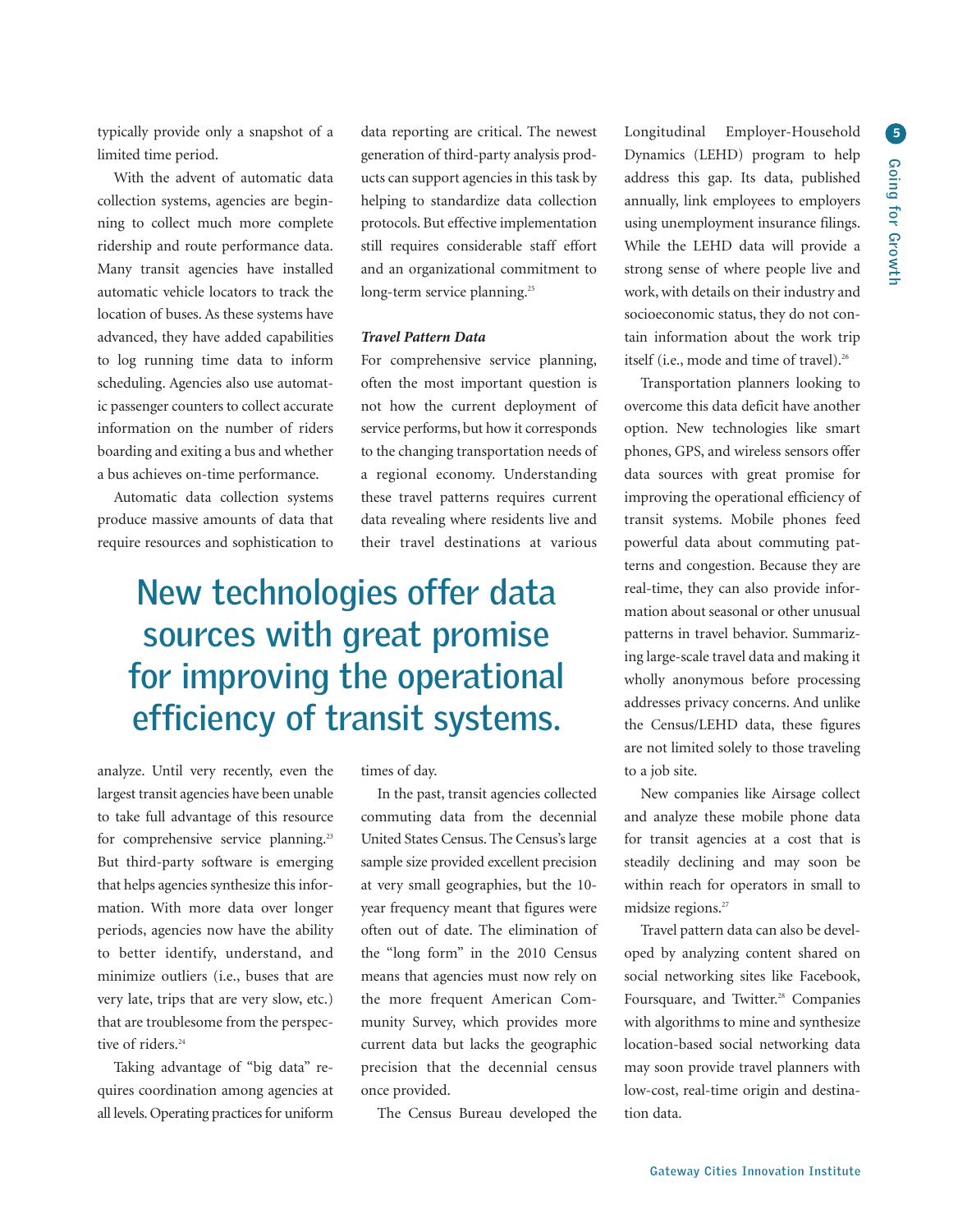## **3. Planning strategically for paratransit service**

The Americans with Disabilities Act mandates that paratransit service be delivered within a three-quarter-mile zone around a transit agency's fixedroute service, but many agencies offer disabled riders transportation well outside this area. As the Commonwealth's population ages and grows more reliant on paratransit, one of the greatest challenges facing agencies is balancing the need to provide a particularly transitdependent ridership with this high-cost service against calls to expand regular fixed-route service.

Agencies have a variety of options that they can consider, from tightening paratransit eligibility requirements to narrowing the zone in which paratransit is provided and offering a tiered pricing structure for trips outside of the ADA zone. <sup>29</sup> The nonprofit Transportation Research Board makes freely available a sophisticated tool for estimating how these policies changes will influence demand for paratransit service. 30

Comprehensive service planning is also an opportunity to look at how more extensive system redesign could increase the efficiency of paratransit. 31 Increasing frequency on main lines may give agencies the ability to use fixed routes in combination with paratransit feeder service. Several smaller transit agencies have contracted with taxis to carry disabled passengers from their homes to high-frequency, fixed-route trunk lines. As technology improves, the use of trip-by-trip screening and scheduling modules to extract savings from this type of paratransit feeder service has become more common.<sup>32</sup>

A visible and collaborative service

planning process helps to inform stakeholders about the benefits of this approach (e.g., the potential to provide additional hours of operation systemwide with the cost savings). Service planning is an opportunity to put in place "travel training" programs that help disabled riders learn and transition to the fixed-route system. Research has shown that these outreach initiatives

process because fares have a direct influence on demand. <sup>34</sup> Understanding ridership and travel patterns can also help agencies implement more equitable fare structures. For instance, the cost of monthly passes, or charges for transfers, may disproportionately impact the lowest-income riders. 35

In addition to providing the technical analysis and a forum for public input

## **Service planning is an opportunity to look at how system redesign could increase the efficiency of paratransit.**

can provide significant cost savings for small-city transit systems.<sup>33</sup>

## **4. Analyzing the impact of fare increases**

Tension over fare policies is a perennial challenge for transit agencies. On the one hand, if transit fares do not keep up with inflation, the real value of this revenue stream will decline over time. On the other, transit fares are regressive by nature, taking more dollars out of the pockets of populations who can least afford to pay more. Most transit agencies attempt to keep fares low in recognition of the burdens facing transitdependent riders. However, additional fare revenue can improve the performance of the system, which will attract more discretionary riders and enhance the quality of life for low-income residents who often rely most heavily on the service.

An analysis of fare policy is central to a comprehensive service planning

on fare structures, the service planning process is a venue to consider policies for adjusting fares between service planning periods (e.g., pegging a biennial increase to cost-of-living indices to keep pace with rising costs).

## **5. Optimizing cross-system and cross-sector connections**

Public transit agencies rely on a complex web of complementary transportation providers to augment their service. Comprehensive service planning is a chance to explore opportunities to enhance these partnerships, which span a number of realms.

For many agencies, connections to rail are critical. Strategic planning to maximize on-time performance on intermodal routes and minimize wait times associated with the transfer to rail can provide quality service upon which riders can depend. <sup>36</sup> Many systems also provide cross-border bus connections through public agencies in neighboring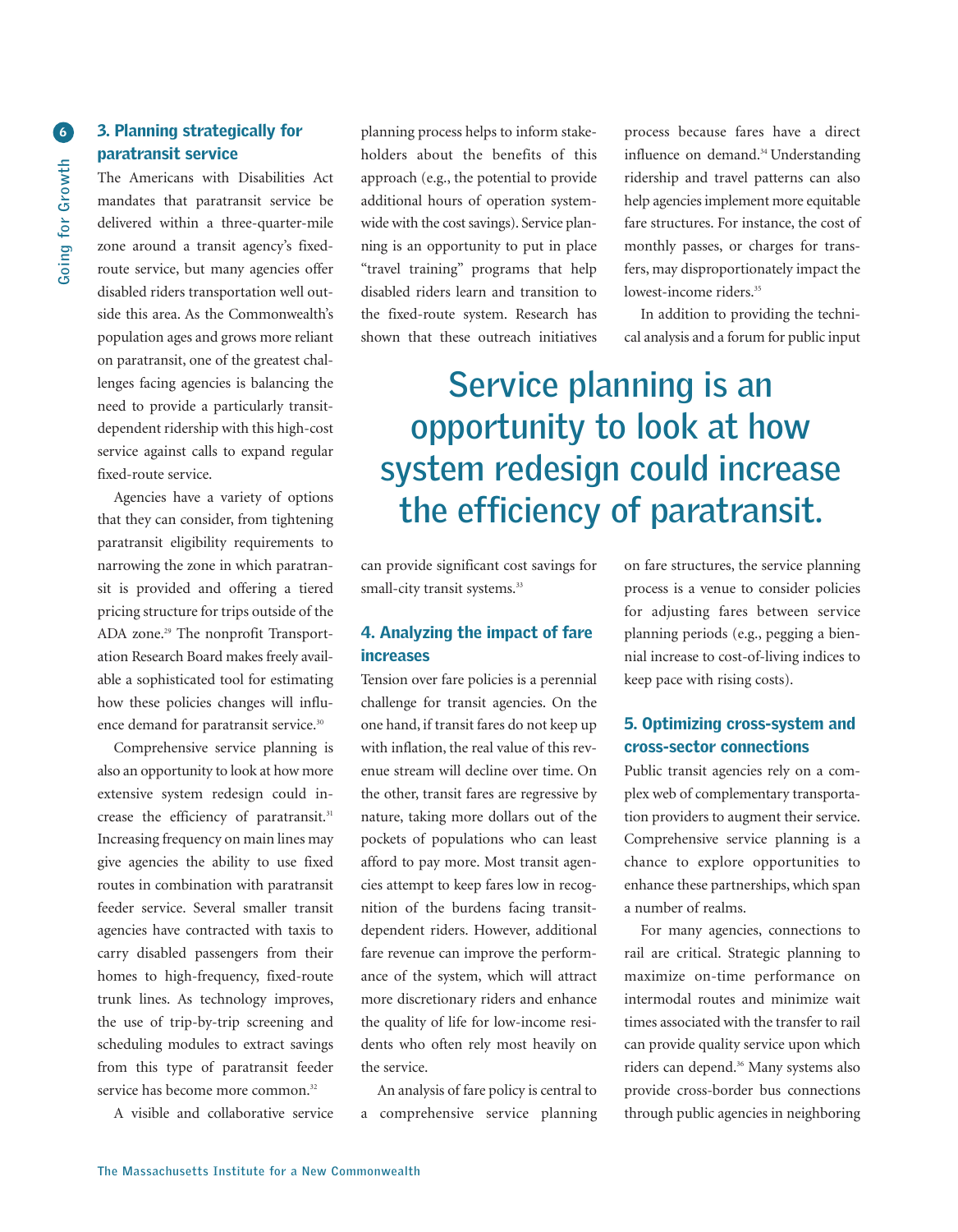transportation providers. Service planning studies must also take these important relationships into account.

With the decentralization of jobs to outlying areas, regional transit providers can function as feeder services for reverse commutes, often through public-private partnerships. Vanpools are one common model.A vanpool serves a group of commuters who generally work for the same employer and who share a van to get to the job site. Employers often subsidize vanpools, and costs are further reduced because a member of the group volunteers to drive. <sup>37</sup> Federal funding has also supported these services through the Jobs Access and Reverse Commute Program (JARC) and a variety of other programs. <sup>38</sup> In developing comprehensive service plans with greater trunk-route frequency, agencies can look for new opportunities to assemble riders at nodes from which they can travel on to their destinations in vanpools. While vanpools have been in existence since the 1970s, new technologies are increasing their potential.

Public transportation agencies can also develop partnerships with private businesses that create transportation management associations to serve their employees. While these structures are

regions, as well as private intercity less common in small to midsize cities, different levels of governments. There less common in small to midsize cities, there are often major institutions in these communities (e.g., hospitals, colleges, and universities) with significant transportation needs. Comprehensive service planning is an opening to explore opportunities to develop mutually beneficial relationships with these partners.

> Public school districts are also looking for opportunities to contract with transit agencies, often as a way to connect their students to programs and services in the community without straining school transportation budgets.

> Finally, for many regional transportation agencies, tourism is an increasingly prominent opportunity. Capitalizing on the economic benefits of tourism clearly requires coordination across agencies. Many states link transportation service planning with efforts to promote growth in the tourism sector. 39

## **6. Using scenario planning to coordinate transportation and land use**

Aligning transportation investment with land use planning can generate substantial economic development benefits. But for many regions, coordinating transportation and land use has been a vexing challenge. Responsibility for planning is divided among a host of agencies at

## **MADISON METRO PARTNERS WITH PRIVATE EMPLOYERS TO IMPROVE SERVICE**

**Madison Metro in Wisconsin has partnered with major employers for a bus pass program to support commuter bus service. The passes give employees an incentive to reduce driving. The employer administers the program, and the employee pays a reduced fare. Employers save money by not providing unneeded parking infrastructure, and the transit system receives a steady revenue stream. In another win for Madison Metro, Epic Systems, a medical systems/data management company, subsidizes two bus routes to serve its main research campus. In less than a year, ridership on these routes exceeded capacity.**

is increasing pressure on these agencies to act together, but with competing interests and varying values among the public, generating consensus around coordinated action is still extremely difficult. To overcome this obstacle, small to midsize regions from Albany, New York, to Missoula, Montana, are using scenario planning processes that quantify and visualize alternative transportation/land use futures and the benefits of coordinated planning.

Scenario planning is not new. Several decades ago planners began to borrow the approach from business as a collaborative problem-solving technique to engage a diverse set of stakeholders. Advances in technology are increasing the power of this approach by unlocking both better data and the tools to translate numbers into easy-to-interpret alternative scenarios. Open source scenario planning software such as Envision Tomorrow can be combined with relatively inexpensive visualization programs like CommunityViz. 40

Transit systems with the capacity to take advantage of these tools for comprehensive service planning will be well-positioned to partner with regional planning agencies to craft long-term land use plans.

## **7. Establishing performance measures to monitor progress**

Transportation agencies are increasingly building performance measures into comprehensive plans to measure progress toward identified goals and objectives. Embedded performance measures can also articulate performance targets for new routes and clarify actions that will be taken if ridership does not meet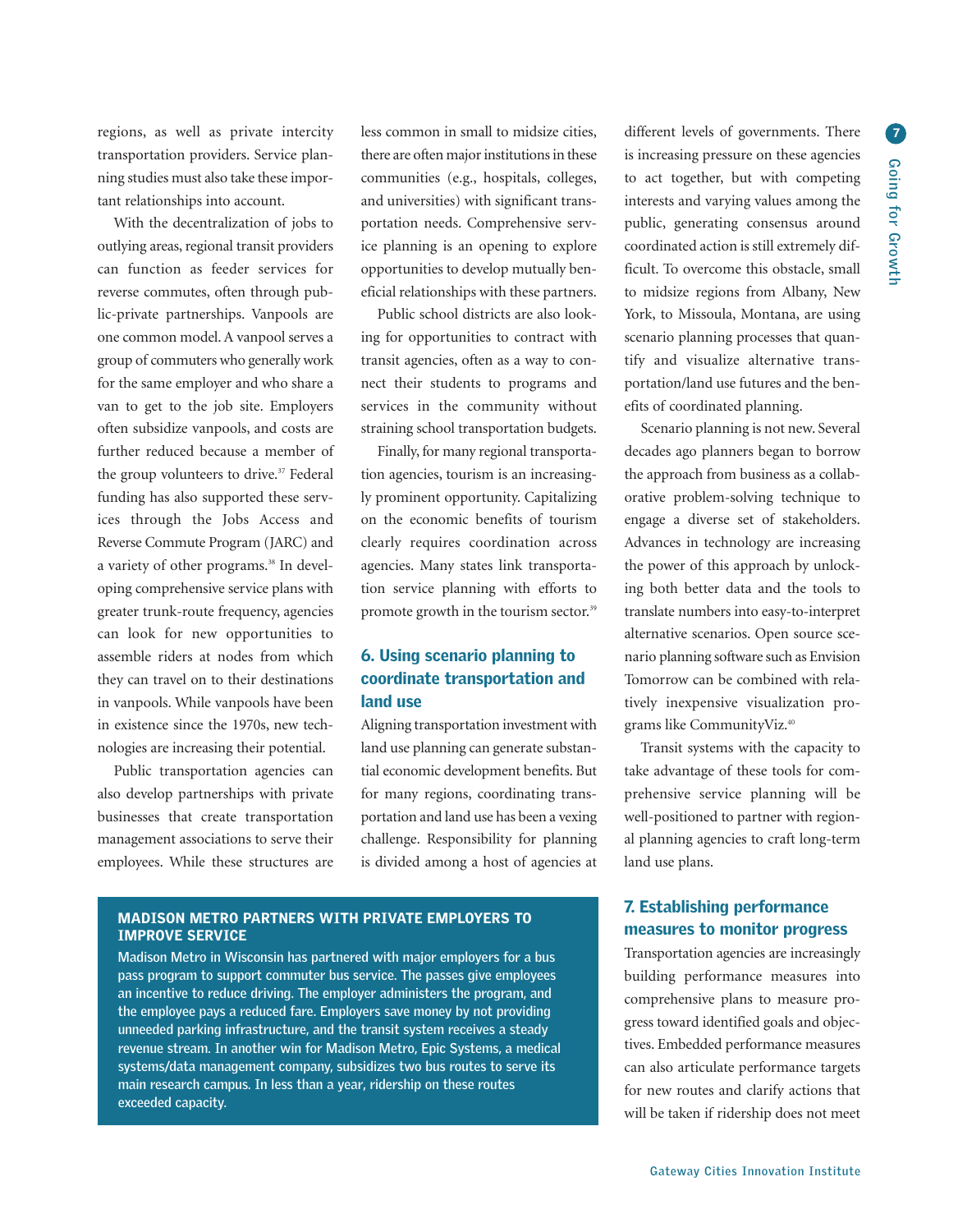these benchmarks.

While choosing the right set of measures can be challenging, since a variety of external factors may influence outcomes, agencies can make use of the Integrated National Transit Database Analysis System (INTDAS), which provides easy access to more than 20 years of data. This system can help RTAs construct trend lines and conduct comparisons with peer agencies.

## **II. THE PROSPECTS FOR COMPREHENSIVE SERVICE PLANNING IN MASSACHUSETTS**

In addition to understanding emerging best practices, Gateway City leaders looking to champion comprehensive service planning as a growth strategy must be aware of the opportunities and challenges RTAs face that are specific to Massachusetts.While there are good reasons to be optimistic about the potential to improve the contribution RTAs make to Gateway City economies, as detailed below, there are also obstacles that must be addressed.

#### **The Opportunities**

**1. Access to data and analytical capacity issteadily improving.** As RTAs purchase new vehicles outfitted with the latest technology, they are building the capacity to collect service data. The Pioneer Valley Transit Authority's recently completed plan demonstrates the value that these service data are already providing (see text box).

RTAs increasingly have a variety of options to make use of more robust service data. As consultants license modeling software and develop expert-

#### **CREATING A SCORECARD FOR TOD**

**A newly released tool has the potential to help planners evaluate potential Transit Oriented Developments in a comprehensive way. The eTOD Score rates projects and sites based on quality and availability of transit, their orientation toward neighbors most likely to ride transit, and the characteristics of development in the neighborhoods surrounding the transit stations.**

**Developed in Massachusetts as a project of the Kitty and Michael Dukakis Center for Urban and Regional Policy at Northeastern University, eTOD uses Massachusetts data largely due to the ready availability of VMT information. This tool has national significance for evaluating potential TOD sites that increase transit use, reduce driving, and maintain equity access to transit. The eTOD rating system is currently in pilot, and a beta version of the rating system is available for use.**

ise analyzing the data, agencies will be able to contract for this technical assistance at reasonable rates. Transportation planners at regional planning agencies are also gaining experience working with transit agency service data.And the MBTA has recently built an in-house analysis team that could provide additional support to RTAs as they put in place policies to build their data infrastructure.

RTAs currently developing service plans face one major hurdle in assembling travel pattern data: Massachusetts is the only state that does not currently participate in the Census Bureau's Longitudinal Employer-Household Dynamics program. Without these data, gaining an understanding of current commuting patterns is more difficult. However, the state is in the process of entering into the program and the first data are expected later in 2014.

**2.Effortsto boost transitridership and coordinate land use are gaining traction.** Recent policy developments in Massachusetts aimed at sustainably providing greater mobility raise the stakes for comprehensive service planning. This is most evident in the state's

new "mode shift" goal. The Patrick administration is working to triple the share of travel done through bicycling, walking, and riding transit. MassDOT's Healthy Transportation and GreenDOT policy directives outline strategies to meet this goal. Most notably, a process has been established to review MassDOT investments to ensure that they can support travel across all modes whenever feasible. The Patrick administration is also working to support more efficient land use by targeting state investment through regional planning for priority development areas.

For Gateway Cities, it is imperative to think about physical revitalization in the context of mobility. A dense urban fabric is a key asset to these communities, but in many cases it has been seriously damaged by changes made to the physical environment in order to accommodate cars.If Gateway Cities are going to support higher intensity uses, these wounds must be repaired. Lowell's 2010 downtown Evolution Plan is an excellent example of a Gateway City revitalization strategy that makes increasing urban mobility the primary tactic for generating economic revitalization.

Gateway Cities have access to new

**8**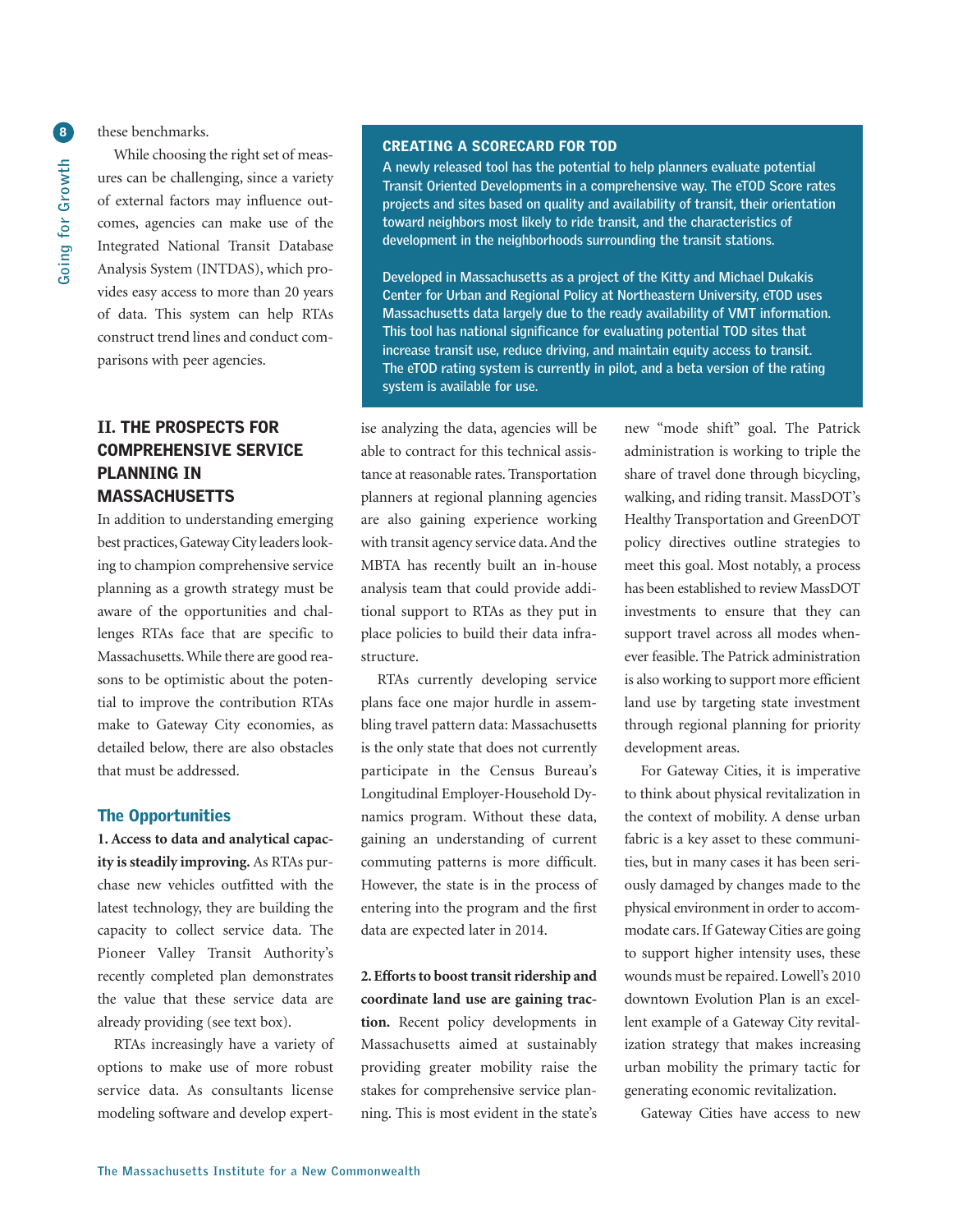funding mechanisms that will allow them to make physical improvements to promote urban mobility and transitoriented development. The 2014 transportation bond bill included \$50 million for Complete Streets infrastructure and planning grants. The new Gateway City Transformative Development Fund will help bolster weak real estate markets and spur private reinvestment.

#### **The Challenges**

**1. Building up the practice of comprehensive service planning will be difficult without a requirement forregular updates.** Massachusetts's 2013 transportation finance legislation treated comprehensive service planning as a one-time activity. The law did not include provisions requiring regular updates to the plans or the development of new plans at regular intervals. This omission is out of sync with efforts in leading states,which require agencies to perform comprehensive service assessments at regular intervals.

Florida law, for example, requires transit agencies to complete a 10-year plan every five years, and agencies must also submit limited annual updates. To maintain eligibility for California Transportation Development Act funds, regional transit agencies must complete Short Range Transit Plans (SRTP) with five- to 10-year time horizons. Full updates must be completed every four years, and the state's metropolitan planning organizations also typically require annual "mini-updates" to these plans.

A mandate to conduct regular service planning is important to planning financially for this work, investing in the capacity to carry out the service planning effort, and developing a culture in the community around comprehensive service planning.

**2. In the near term, resources for comprehensive service planning are limited.** The 2013 transportation finance legislation did not include specific funding to support the development of RTA service plans. But several of the larger RTAs—Pioneer Valley, Southeastern RTA, and Brockton—have been able to utilize their own federal funds to complete transit plans. Ten of the remaining 12 RTAs have entered into a joint procurement for a consultant to comply with the legislation. These 10 RTAs expect to gain efficiencies and

save costs using this approach. To fund this procurement, five of the RTAs contributed a total of \$200,000 in federal funding. Additionally, each agency diverted \$5,000 from their operating budgets. 41

Still, this shared \$250,000 budget amounts to just \$25,000 per agency. A recently completed transit study to bring a single regional transit route into a single community in Cecil County, Maryland, cost approximately \$35,000 for consultant and regional planning staff time. The total budget for the 10 RTAs is similar to that of a current contract for implementing transit system improvements in Wilmington, Delaware. In Wilmington's case, however,

### **COMPREHENSIVE SERVICE PLANNING IN THE PIONEER VALLEY**

**As the Pioneer Valley Transit Authority (PVTA) rebounded from dramatic funding cuts, it was eager to reexamine routes that had been structured to maintain lifelines for transit-dependent riders. The agency got started on a comprehensive service plan before last year's state legislation was signed into law and is now in the final stages of completing a year-long process.**

**The effort involved an intensive public engagement campaign beginning with four open meetings to introduce the project. Consultants interviewed riders at bus terminals and held focus groups with drivers. Systems were put in place to collect input from the public online, through voicemail, and through traditional mail. Once a draft plan was produced, 16 outreach meetings were held across the region to receive feedback.**

**The service planning process benefited from the agency's service data. Automatic passenger counters on most of the fleet yielded a rich set of ridership statistics. With support from consultants at Nelson\Nygaard, PVTA produced route profiles with boardings and alightings for each stop. With Census data, they also created a block-by-block analysis of potential demand, identifying areas that could support different levels of transit service up to 5-minute headways. While the lack of LEHD data made it more difficult to produce a travel pattern study, the consultants used rider and non-rider surveys and American Community Survey data at the block-group level to develop an understanding of origins and destinations for commuters.**

**This effort is leading to a major restructuring of service. Routes have been changed and eliminated. Others have been added, including three crosstown routes. The plan will help the agency make optimal use of 12 additional buses expected in the fall.**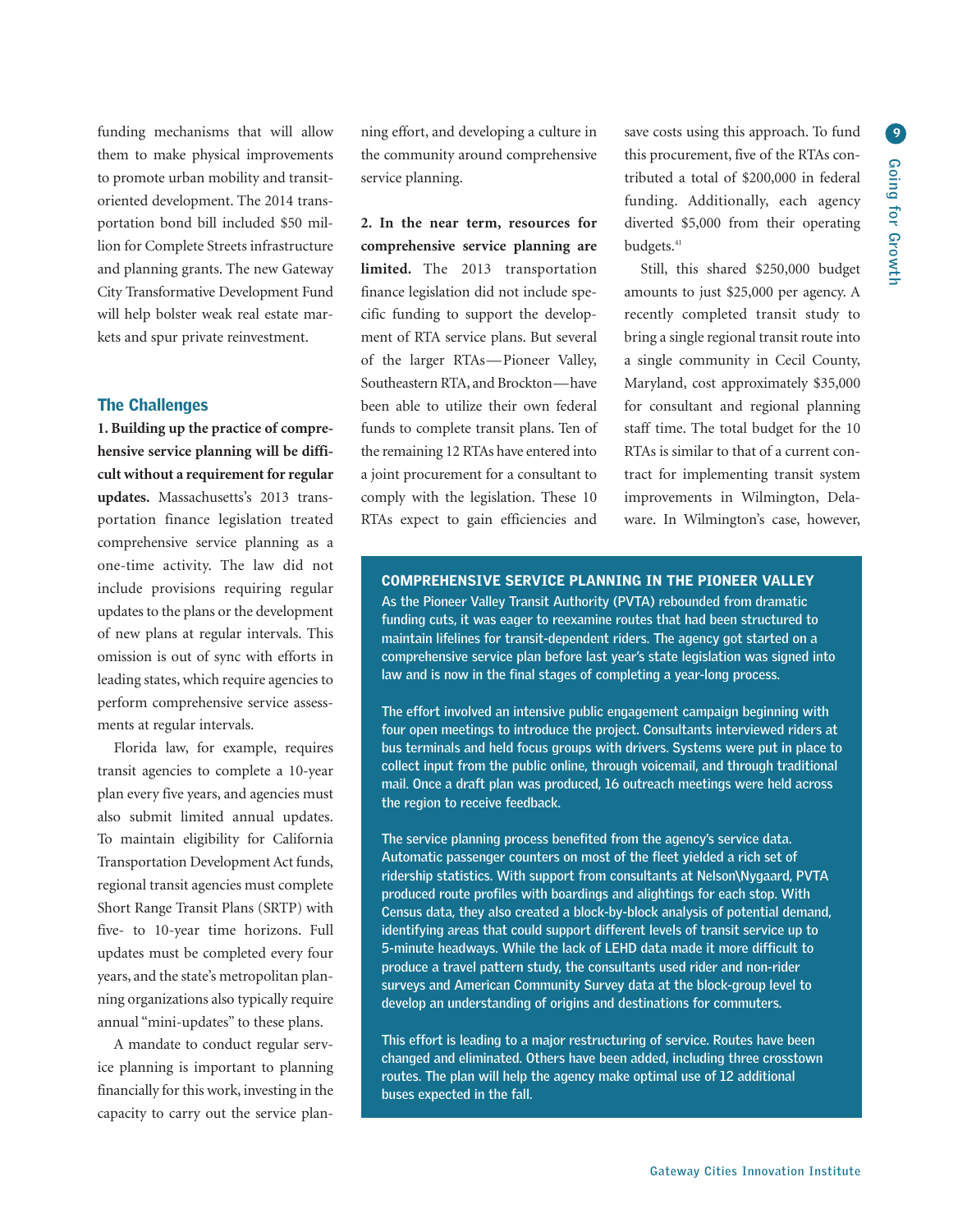the project does not include a comprehensive assessment of transit services. Rather, it is focusing narrowly on implementing prioritized system changes based on a separate system evaluation.<sup>42</sup>

## **III. BUILDING ON THE PROMISE OF COMPREHENSIVE SERVICE PLANNING**

With the 2013 transportation finance law, the Massachusetts legislature established a mandate for comprehensive service planning and laid a foundation for the growth of the practice in regional transportation agencies across the state. Making the most of this moment to move service planning from a rather technical activity to a strong lever for economic development will require some additional effort. We offer three recommendations to begin that transformation:

**1. Champion service planning.** From mayors and school superintendents to workforce development board directors and chamber presidents, Gateway City civic leaders should embrace comprehensive service planning as an opportunity to develop a mobility strategy that will make a city and region more competitive. First and foremost, civic leaders can work together to ensure that transit planning is adequately resourced. They can also help bring partner organizations to the table during the process to explore new opportunities.

As recommended by the US Department of Transportation, civic leaders should urge transit agencies to include "aspirational plans" outlining optimal service levels and providing technical analysis to support these recommenda-

tions. <sup>43</sup> By thoroughly understanding the community's evolving transit strategy, local champions can promote these investments and advocate for the role of the transit system in relation to the region's larger economic development strategy.

**2. Embrace the broader shift toward a statewide culture of transit ridership.** From the perspective of Gateway Cities, statewide efforts to reduce greenhouse gas emissions by promoting greener travel are a hook for advocating for redevelopment. Ridership will increase only with a combination of strong transit service, smart land use practices, and reinvestment in our densely developed urban cores. Gateway City leaders should use conversations about the environment and climate change as a chance to promote a long-term view for a Bay State economy driven by a healthy network of cities interconnected by strong public transit systems.

**3. Advocate for the development of service plans at regular intervals.** To make comprehensive service planning a powerful mechanism for building toward this future, it is essential to institute a framework for developing these plans at regular intervals. If RTAs know they will be completing service plans, they can set aside resources for service planning in years when large expenditures will be required. They can also arrange staffing patterns or build partnerships with regional planning agencies to maintain in-house capacity. (These local staff can be counted as an in-kind contribution to meet the 20 percent match federal planning grants require.)

To the greatest extent possible, leaders should work to synchronize RTA service planning periods so that they occur in the same year. Producing plans on consistent cycles would draw greater state-level attention to the practice, enabling increased coordination across agencies and facilitating efforts to synthesize results for advocacy.

Ideally, these transit planning processes would also be more tightly coordinated with the preparation of the Metropolitan Transportation Plans that federal law requires. Metropolitan Planning Organizations (MPOs) update these long-range plans every four to five years. More attention to regional transit planning would help ensure that transit needs receive greater consideration in an MPO decision-making processes in which transit constituencies are often underrepresented. <sup>44</sup> This challenge was explicitly recognized in the 2012 federal transportation law, which specifically called for better integrating transit planning into the MPO process by requiring MPOs to include officials from local public transportation providers on their policy boards. 45

Undertaking comprehensive service planning at regular intervals would also provide a predictable window in which to evaluate fare policies. The 2013 transportation finance legislation includes "own-source revenue" targets for MassDOT and the MBTA and assumes that T fares will increase in small increments every two years. This will increase pressure on RTAs for regular fare increases. Given the large percentage of RTA riders who are lowincome, it is imperative that technical analysis accompanies any consideration of fare increases.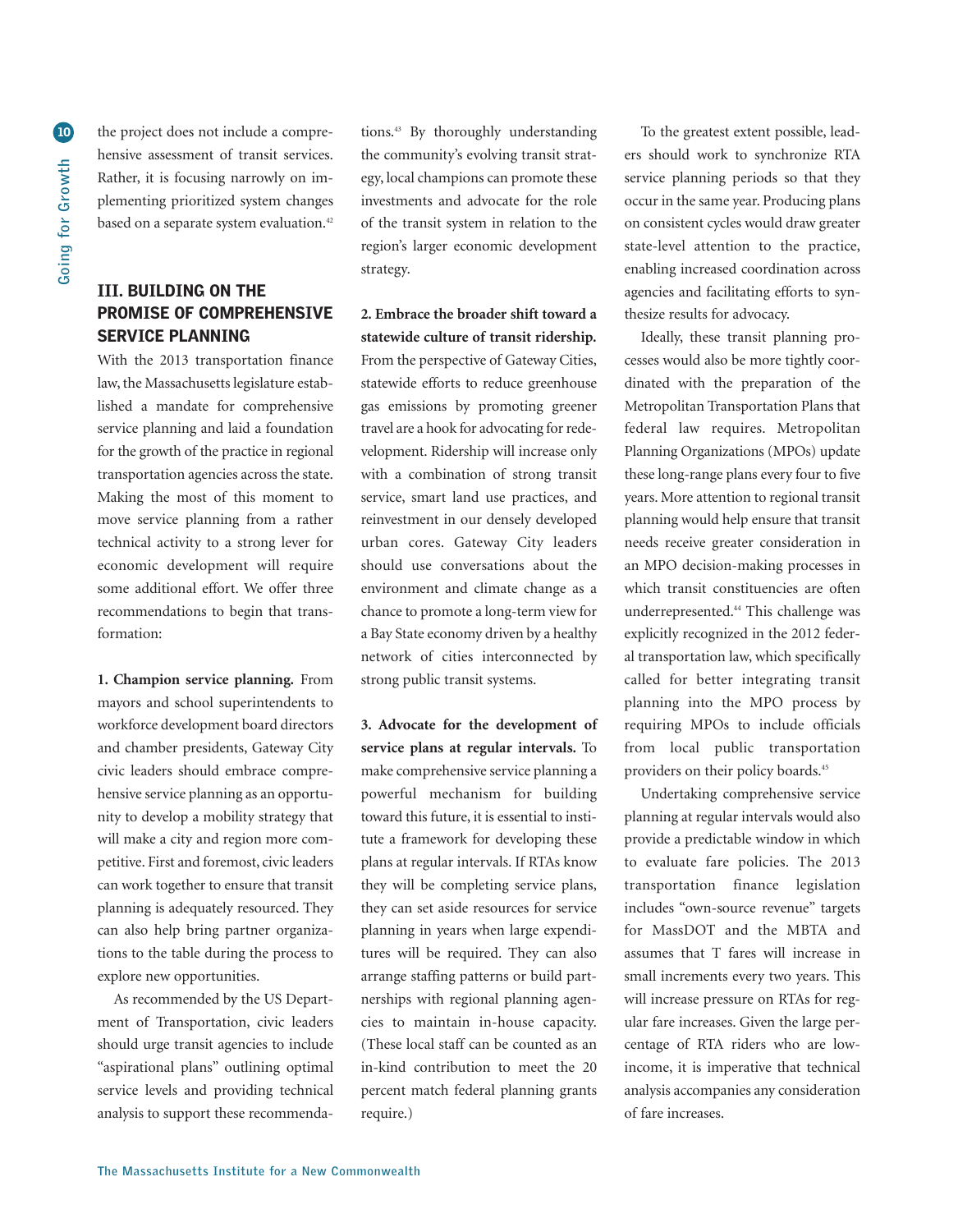- 1 Mary Ebeling is a transportation policy analyst for the State Smart Transportation Initiative at the Center on Wisconsin Strategy. Rich Parr is a senior research associate with MassINC. Megan Aki is a MassINC intern and a student at Northeastern University. Robert David Sullivan provided editing support.
- 2 See Benjamin Forman and others. "Moving Forward with Funding: New Strategies to Support Transportation and Balanced Regional Economic Growth" (Boston, MA: MassINC, 2011).
- 3 The most recent data for 2012 from the National Transit Database show that combined the RTAs have 20 percent fewer unlinked passenger trips as compared to 2002 (this figure excludes three systems with incomplete data: Franklin, Martha's Vineyard, and Nantucket). For more comparisons, see Benjamin Forman and Catherine Tumber. "Reinventing Transit: A Blueprint for Investing in Regional Transportation Authorities for Strong Gateway City Economies" (Boston, MA: MassINC, 2013).
- 4 Jarrett Walker. *Human Transit* (Washington, DC: Island Press, 2011).
- 5 Under the new legislation, the RTAs received an additional \$80 million in 2014 to establish "forward funding," meaning the Commonwealth will pay them in advance for their operations instead of in arrears. Forward funding will help the RTAs better manage their programs and give them an incentive to provide service efficiently. It will also save the RTAs money previously lost to interest on short-term loans they had used to fund operations under the old system. For FY 2015, the legislation anticipates an additional \$12 million for the RTAs, but the new law leaves this increase subject to appropriation during the annual state budget process. Both the proposed operating and capital spending assumes that the indexing of the state's gas tax to inflation will continue. Voters will be asked to decide whether to repeal the index on the ballot this fall. This uncertainty adds complexity to the planning process.
- 6 For example, the Virginia Department of Transportation began requiring six-year plans for regional transportation agencies in 2011. Washington State has required the development of six-year plans since 1990.
- 7 For example, see "Making the of MAP-21: A Guide to the 2012 Federal Transportation Law and How to Use it for Positive Change in Your Community" (Washington, DC: Transportation for America).
- 8 It should be noted that stronger service planning was also a major emphasis in MassDOT's 2011 "Beyond Boston" study, and the RTAs had been working with the department to implement the report's recommendation well before the transportation finance legislation was signed into law. See "Beyond Boston: A Transit Study for the Commonwealth, Final Report" (Boston, MA: Massachusetts Department of Transportation, 2011).
- 9 Nationally, the population ages 16 to 34 drove nearly one-quarter less in 2009 than in 2001. See Benjamin Davis and others. "Transportation and the New Generation" (Boston, MA: Frontier Group, 2012).
- 10 "Residential Market Potential: Downtown Springfield" (Clinton, NJ: Zimmerman/ Volk Associates, INC., 2013).
- 11 Alan Berube and others. "Missed Opportunity: Transit and Jobs in Metropolitan America" (Washington, DC: Brookings Institution, 2011).
- 12 Margy Waller. "High Cost or High Opportunity Cost? Transportation and Family Economic Success" (Washington, DC: Brookings Institution, 2005).
- 13 Forman and Tumber (2013).
- 14 For the full text, see M.G.L. Ch. 46, Section 63.
- 15 The only current primer on the topic that we uncovered is a 2009 paper prepared for the US Department of Transportation by the Center for Urban Transportation Research. See Mark Mistretta and others. "Best Practices in Transit Service Planning" (Tallahassee, FL: Center for Urban Transportation Research, 2009).
- 16 This review draws heavily on the primer by Kathryn Quick and Zhirong Jerry Zhao. "Suggested Design and Management Techniques for Enhancing Public Engagement in Transportation Policymaking" (Minneapolis, MN: Center for Transportation Studies, 2011). Also see Scott Giering, "Public Participation Strategies for Transit," *TCRP Synthesis 89* (2011); and Judith Innes and David Booher, "Reframing Public Participation: Strategies for the 21st Century," *Planning Theory & Practice* 5(4) (2004).
- 17 For example, see Hindy Schachter. "Policy Development and New Immigrant Communities: A Case Study of Citizen Input in Defining Transit Problems" *Public Administration* Review 65(5) (2005).
- 18 Renee Irvin and John Stansbury. "Citizen Participation in Decision Making: Is It Worth the Effort?" *Public Administration Review* 64(1) (2004).
- 19 Matthew Lindstrom and Martin Nie. "Public Participation and Agency Planning" *Public Manager* 29(1) (2000).
- 20 Jennifer Weeks. "Public Involvement by Minorities and Low-Income Populations: Removing the Mystery" *TR News* 220 (2002).
- 21 Carissa Schively Slotterback. "Planners' Perspectives on Using Technology in Participatory Processes" *Environment and Planning-Part B* 38(3) (2011).
- 22 Mistretta and others (2009).
- 23 Chen-Fu Liao. "Data-Driven Support Tools for Transit Data Analysis, Scheduling and Planning." (Minneapolis, MN: Center for Transportation Studies, 2011).
- 24 Peter Gregory Furth. *Using Archived AVL-APC Data to Improve Transit Performance and Management*. (Washington, DC: Transportation Research Board, 2006).
- 25 Furth (2006).
- 26 LED are not a sample; they enumerate 90 percent of all workers in the US. The main group missing is self-employed and federal workers. See Bruce Spear. "Improving Employment Data for Transportation Planning" (Cambridge, MA: Cambridge Systematics, 2011).
- 27 In an April 18, 2014, telephone conversation, an Airspace representative suggested a transit agency in a small to midsize region could obtain a service planning study for approximately \$30,000.
- 28 Peter Jin and others. "Location-Based Social Networking Data: An Exploration into the Use of a Doubly Constrained Gravity Model for Origin and Destination Estimation" *TRB 2014 Annual Meeting*.
- 29 Donna Rogers. "Best Practices to Reduce Paratransit Costs" *Mass Transit* 29(6) (2003).
- 30 See David Koffman and others. "Improving ADA Complementary Paratransit Demand Estimation" (Washington, DC: Transportation Research Board, 2007).
- 31 Diwakar Gupta and others. "Improving the Efficiency of Demand-Responsive Paratransit Services," *Transportation Research Part A: Policy and Practice* 44(4) (2010).
- 32 Richard Weiner. "Integration of Paratransit and Fixed-route Transit Services" (Washington, DC: Transportation Research Board, 2008).
- 33 One study demonstrated that for every dollar invested in travel training agencies saved between \$1.45 and \$3.98. See Karen Wolf-Branigin. "A Travel Training Cost–Benefit Model for People with Disabilities, Public Transportation Agencies, and Communities." In International Conference on Mobility and Transport for Elderly and Disabled Persons Conference Proceedings (2010).
- 34 Brian Taylor and others. "Nature and/or Nurture? Analyzing the Determinants of Transit Ridership across US Urbanized Areas." *Transportation Research Part A: Policy and Practice* 43(1) (2009).